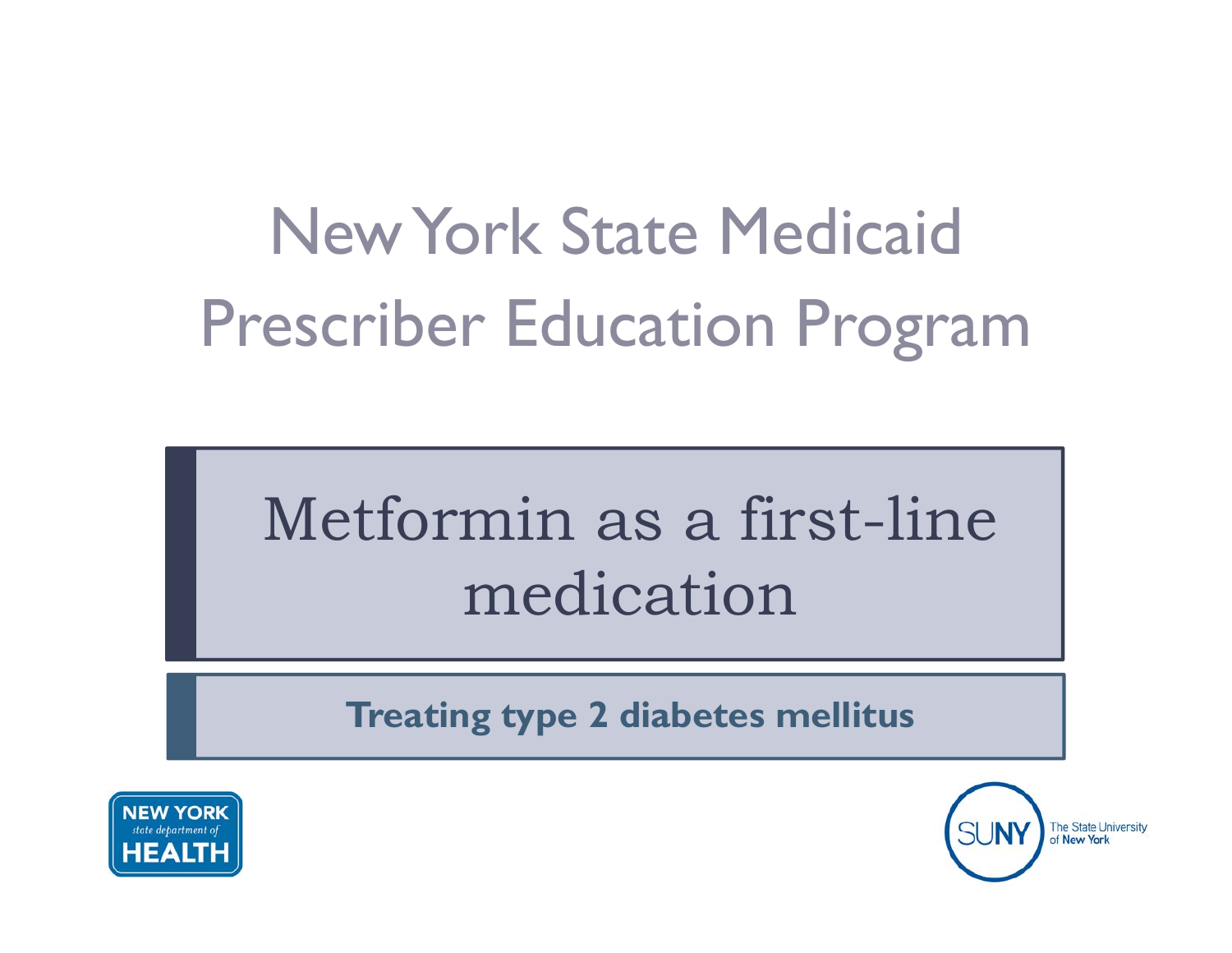## Key messages

- **1) Metformin should be used as a first-line medication in almost every patient with type 2 diabetes.**
- 2) DPP-4 inhibitors and GLP-1 agonists should not be used first-line in patients with type 2 diabetes because metformin, sulfonylureas, and insulin are more efficacious.
- 3) HbA1C goals should be individualized for each patient with type 2 diabetes: less than 7% for most patients and less than 8% for specific high-risk subgroups.
- 4) Patients with type 2 diabetes should have an HbA1C test every three to six months.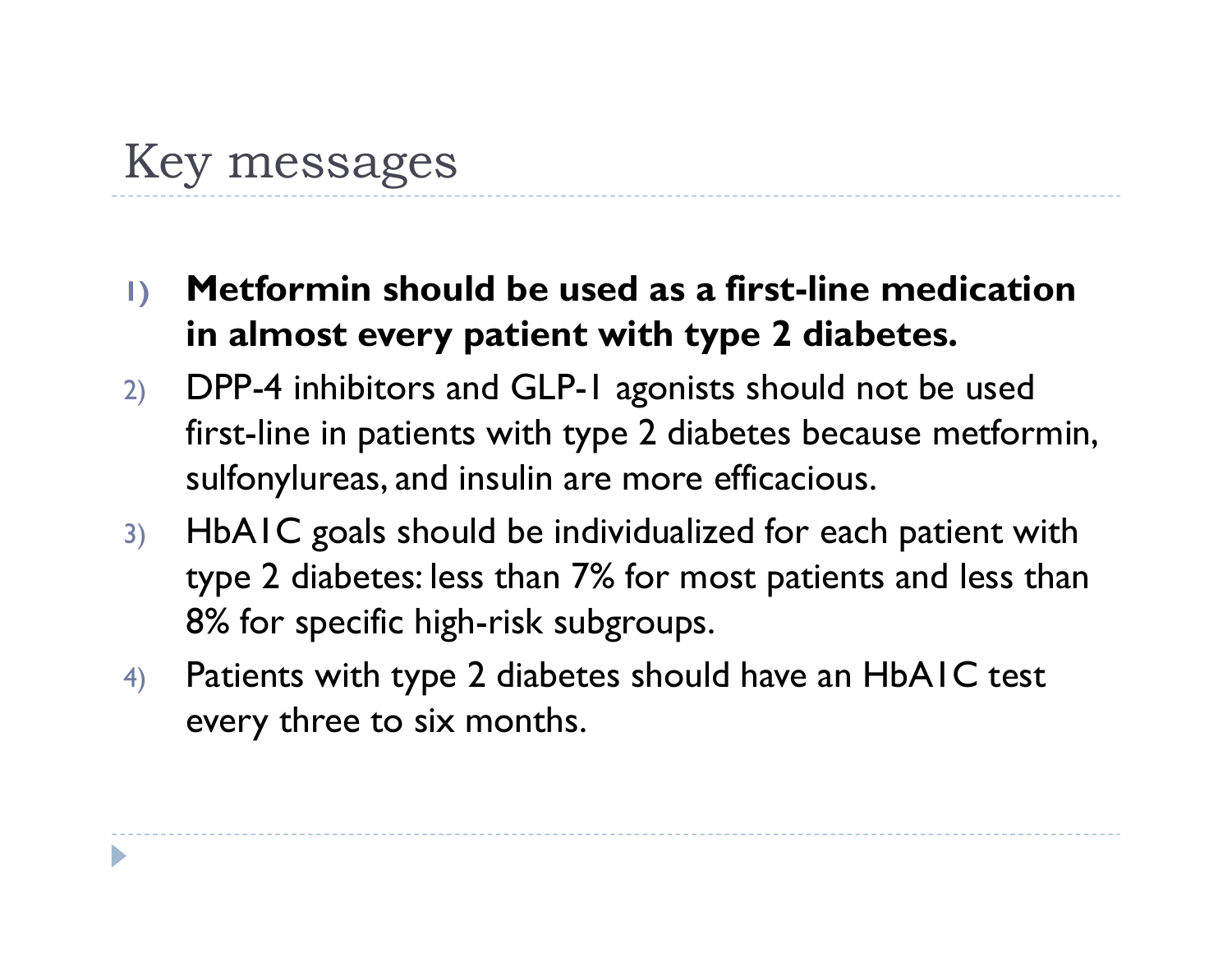## Metformin

#### Class: Biguanide

▶ Only FDA-approved medication in its class

#### ▶ Sites of Action

- ▶ Primary: liver
	- Causes decreased hepatic glucose production
- $\blacktriangleright$  Secondary: muscle, adipose tissue
	- $\blacktriangleright$  <code>Increases</code> glucose uptake, utilization
	- $\blacktriangleright$ Improves insulin sensitivity
	- $\blacktriangleright$ Decreases intestinal glucose absorption
- $\blacktriangleright$  Lowers basal, postprandial glucose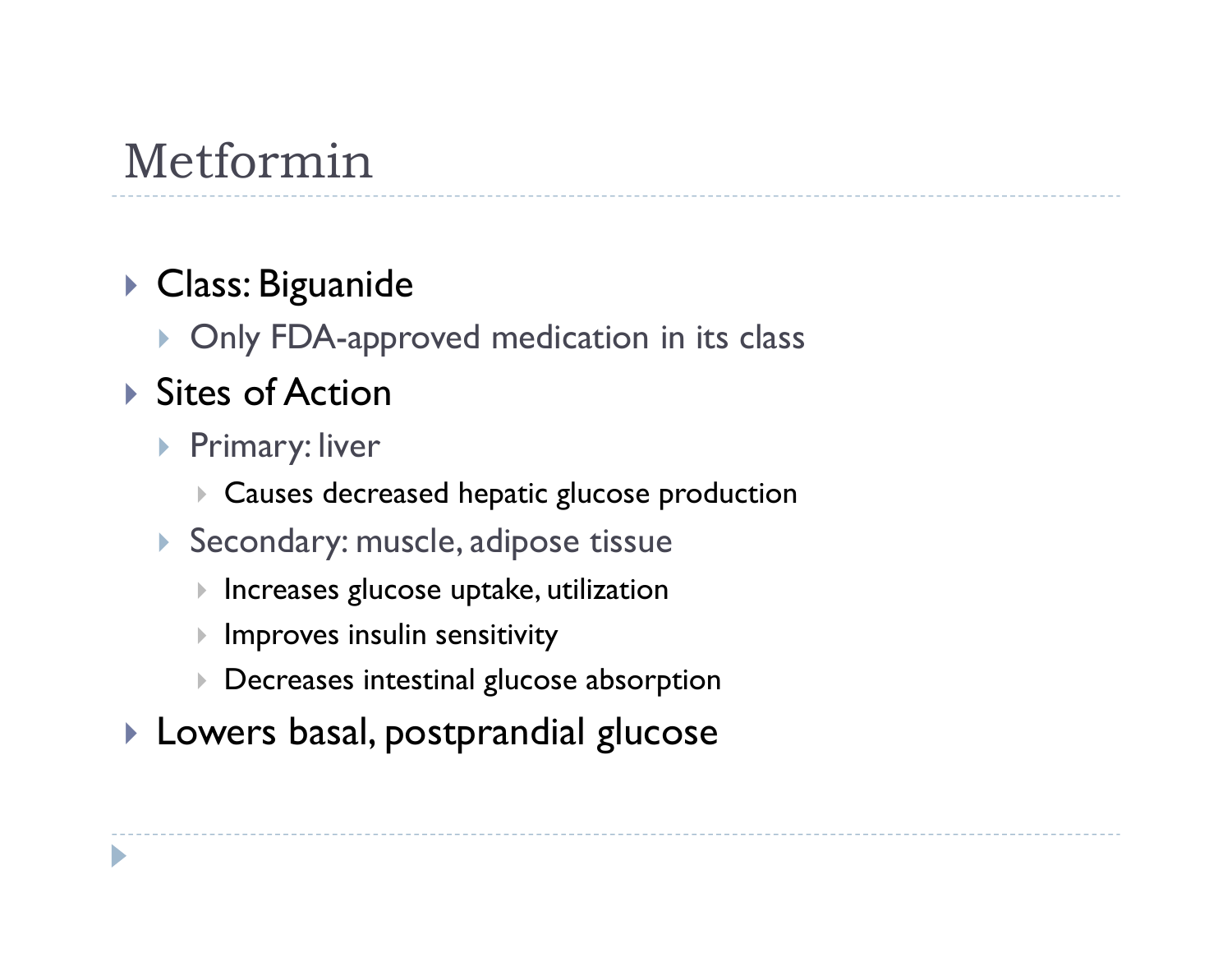### Benefits of metformin use

- $\blacktriangleright$  Expected HbA<sub>IC</sub> decrease: 1% - 2%
- ▶ Oral medication
- Modest wei ght loss
- $\blacktriangleright\blacktriangleleft\blacktriangleright$  serum triglycerides
- $\blacktriangleright\,\forall$  total cholesterol
- $\blacktriangleright\,\,\forall$  LDL cholesterol

D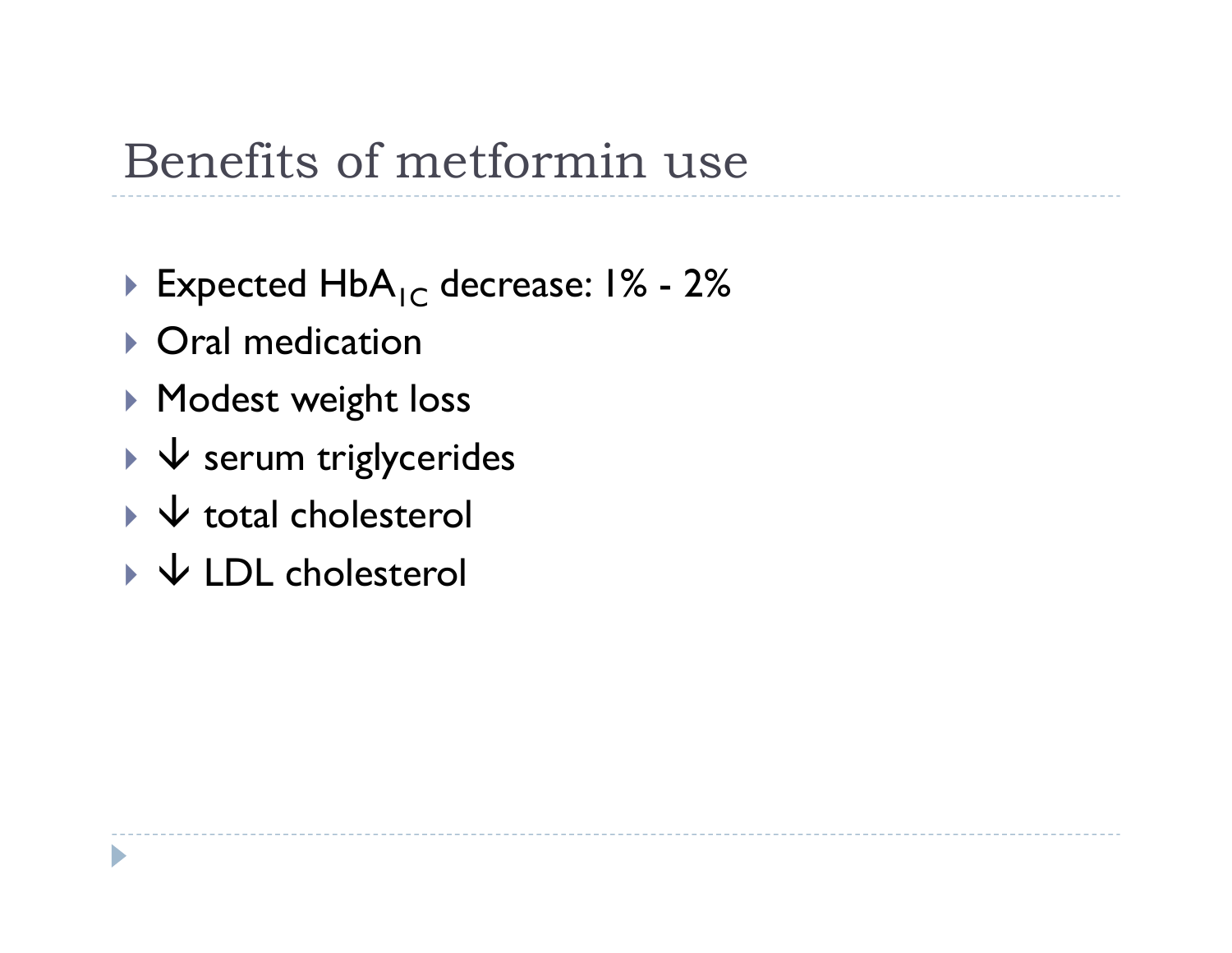## Two main disadvantages of metformin:

- 1. Gastrointestinal side effects:
	- Upset stomach Metallic tasteFlatulence**Indigestion** Diarrhea Nausea
- 2.Cannot use in renally impaired patients

Lactic acidosis

D

While these are common concerns, neither should detract prescribers from using metformin in most patients with type 2 diabetes mellitus.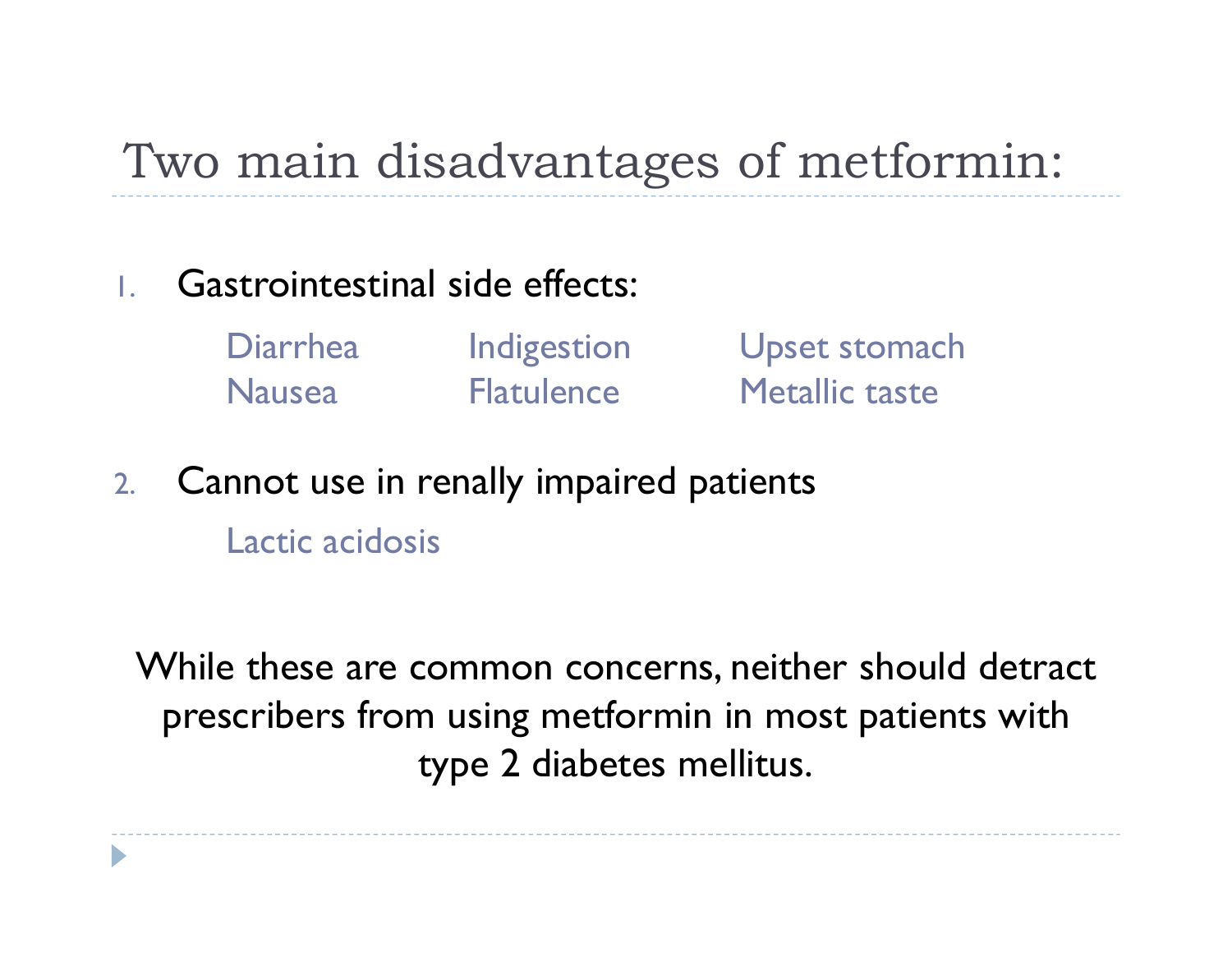## GI side effects

#### Most common reasons for discontinuation

- **Of patients treated with metformin IR:** 
	- 53% experienced diarrhea
	- 6% had to discontinue medication due to diarrhea
- $\blacktriangleright$  Tips to minimize GI disturbances:
	- 1.Switch to extended-release tablets
	- 2. Take metformin with food
	- 3.Initiate metformin using slow titration schedule

Glucophage® (metformin tablets) Prescribing Information. Accessed May 2, 2011. Levy J, Cobas RA, Gomes MB. *Diabetol Metab Syndr. 2010;2:16.*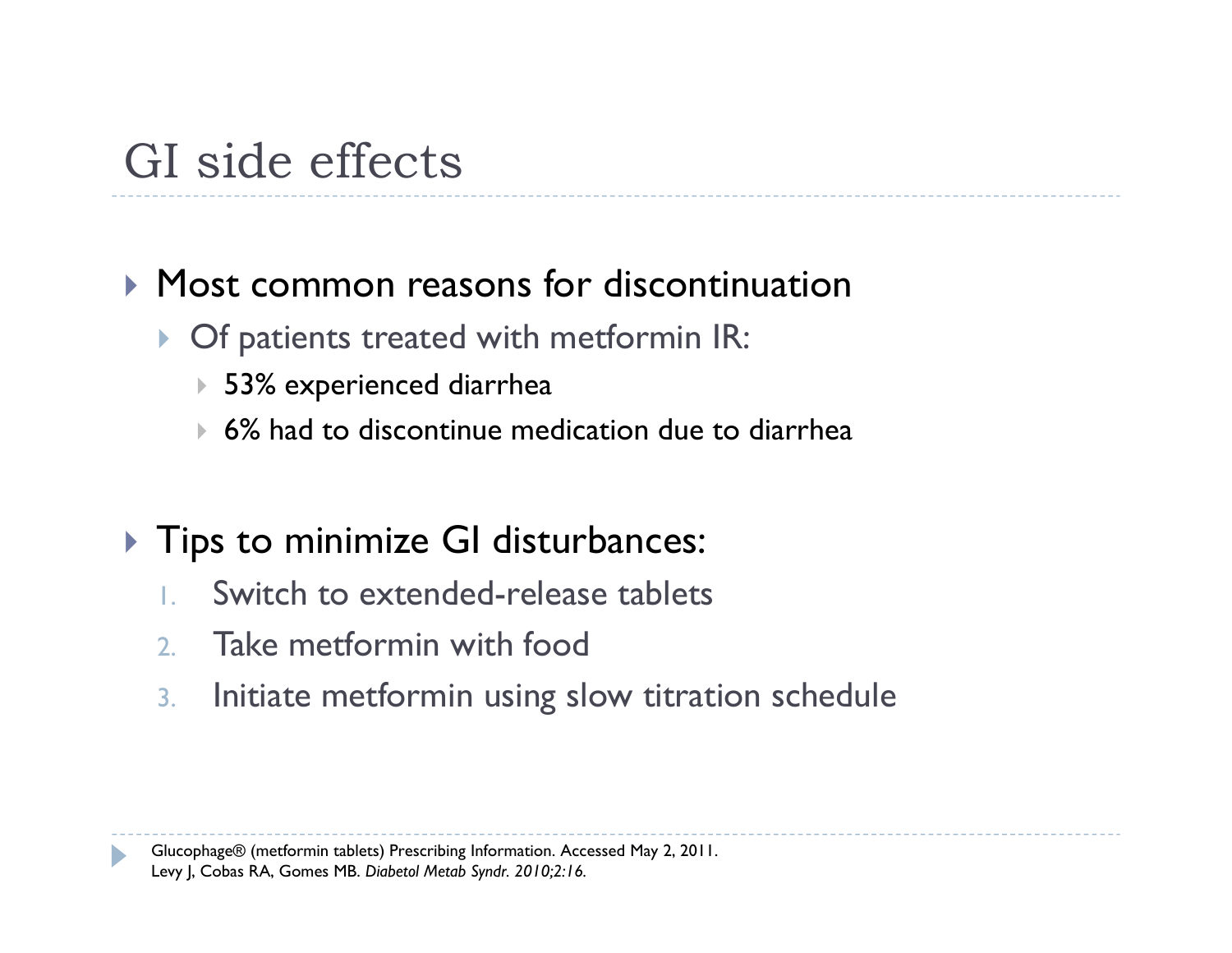## Metformin **IR**:

#### Recommended dosing titration to minimize GI side effects

| <b>SUN</b>    | <b>MON</b><br><b>TUE</b> | <b>WED</b> | <b>THU</b> | <b>FRI</b> | <b>SAT</b> |
|---------------|--------------------------|------------|------------|------------|------------|
| <b>Week I</b> | 500 mg once daily        |            |            |            |            |
| <b>Week 2</b> | 500 mg twice daily       |            |            |            |            |
| Week 3        | 1,000 mg AM, 500 mg PM   |            |            |            |            |
| <b>Week 4</b> | 1,000 mg twice daily     |            |            |            |            |

- $\blacktriangleright$  Recommended dose = 2,000 mg/day
- $\blacktriangleright$  Maximum recommended dose = 2,550 mg/day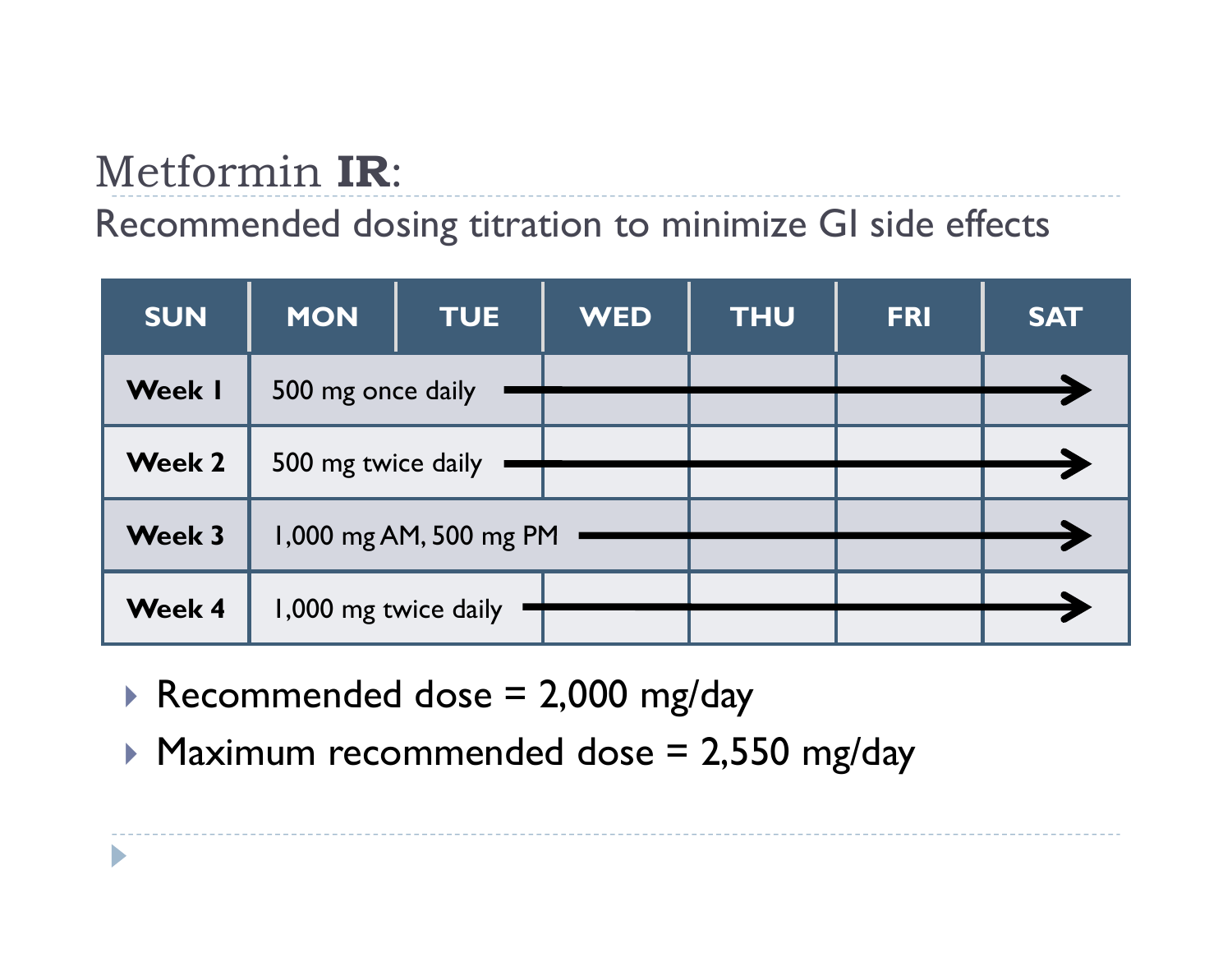## Metformin **ER**:

D

#### Recommended dosing titration to minimize GI side effects

| <b>SUN</b>    | <b>MON</b>          | <b>TUE</b> | <b>WED</b> | <b>THU</b> | <b>FRI</b> | <b>SAT</b> |
|---------------|---------------------|------------|------------|------------|------------|------------|
| <b>Week I</b> | 500 mg once daily   |            |            |            |            |            |
| <b>Week 2</b> | 1,000 mg once daily |            |            |            |            |            |
| <b>Week 3</b> | 1,500 mg once daily |            |            |            |            |            |
| <b>Week 4</b> | 2,000 mg once daily |            |            |            |            |            |

Can split up into twice-daily dosing if easier for patient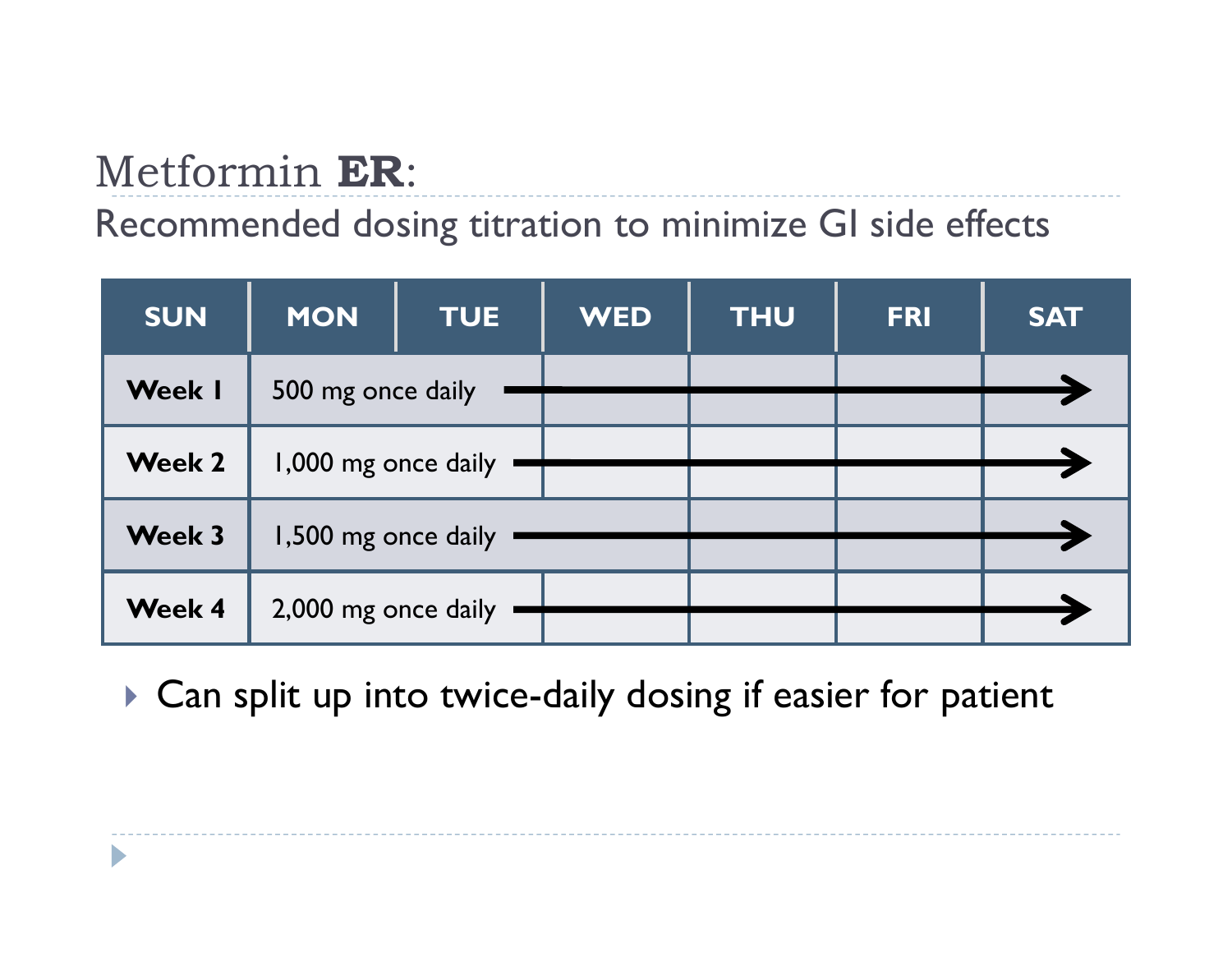- $\blacktriangleright$  Per the prescribing information, poor kidney function is a contraindication to metformin use
	- SCr <sup>≥</sup>1.5mg/dl in males
	- SCr <sup>≥</sup>1.4mg/dl in females
	- CrCl <60ml/min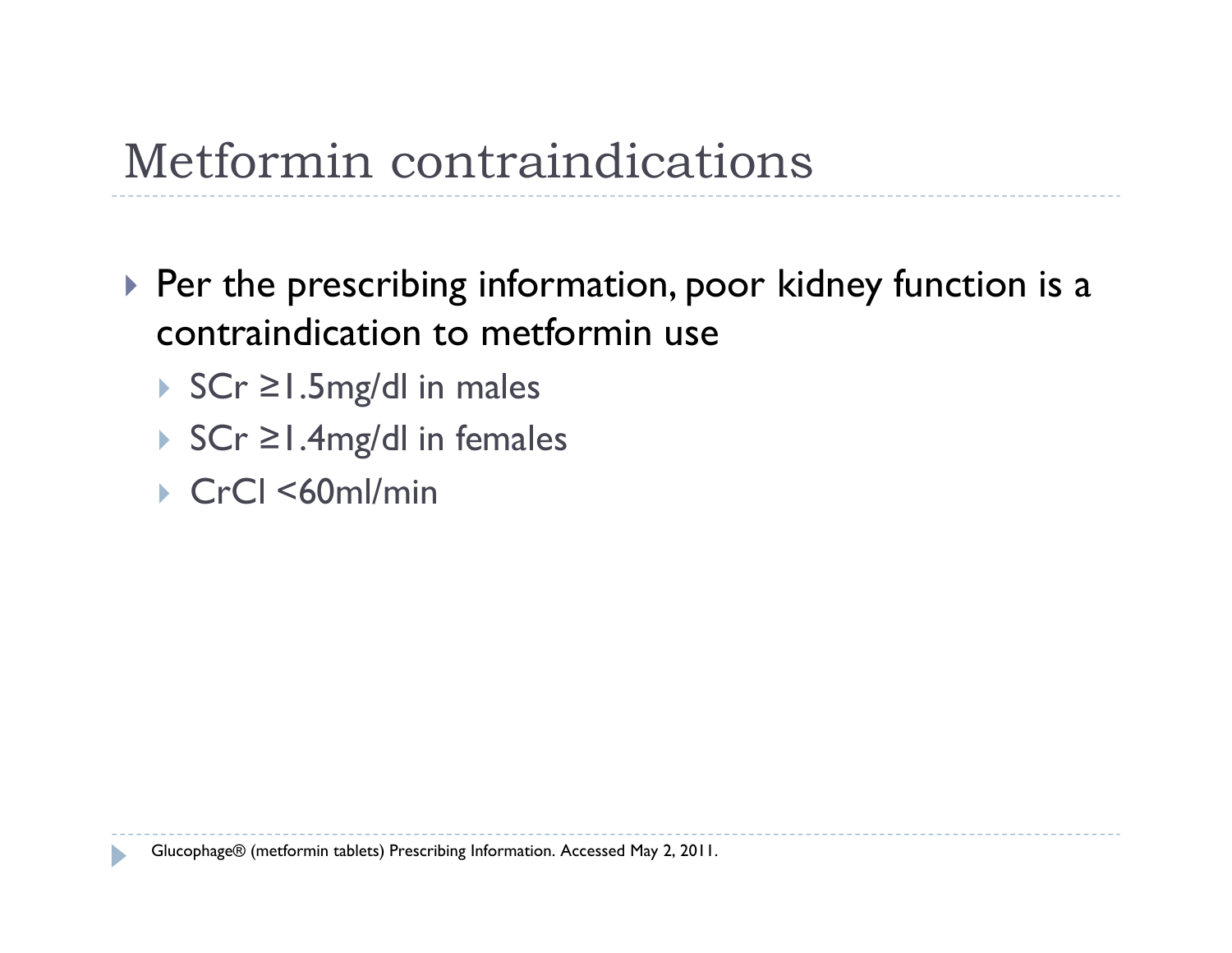## The concern about lactic acidosis

#### **A concern exists that patients with poor renal function are at an risk of lactic acidosis:**

- Review of studies shows a weak association between metformin use and development of lactic acidosis.
- $\triangleright$  No evidence from prospective comparative trials or observational cohort studies that metformin is associated with an  $\mathrel{\uparrow}$  risk of lactic acidosis
- ▶ Philbrick and colleagues recommend that elevated SCr levels should be a **risk factor** for lactic acidosis **not** an absolute contraindication

Philbrick AM, Ernst ME, McDanel DL, Ross MB, Moores KG. *Am J Health Syst Pharm. Nov 15 2009;66(22):2017*‐*23.*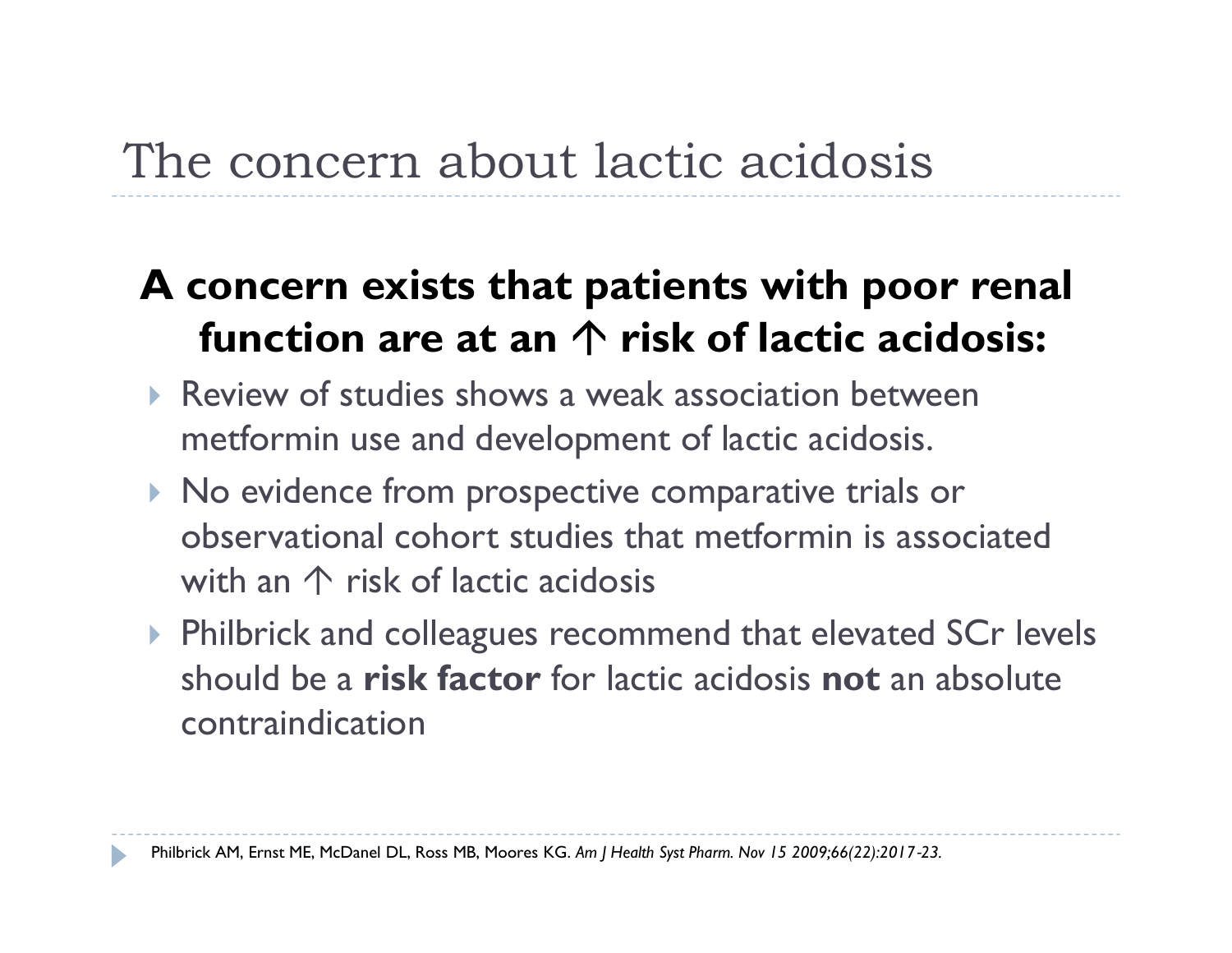## Monitoring parameters

#### $\triangleright$  Renal function

- ▶ At least annually
- More frequent monitoring in renally impaired patients

#### When to discontinue use:

- Rapid decline in CrCl
- Sharp increase in SCr
- $\blacktriangleright$  Prior to procedures requiring intravenous radiocontrast media
	- $\blacktriangleright$  Hold for 48 hours afterwards